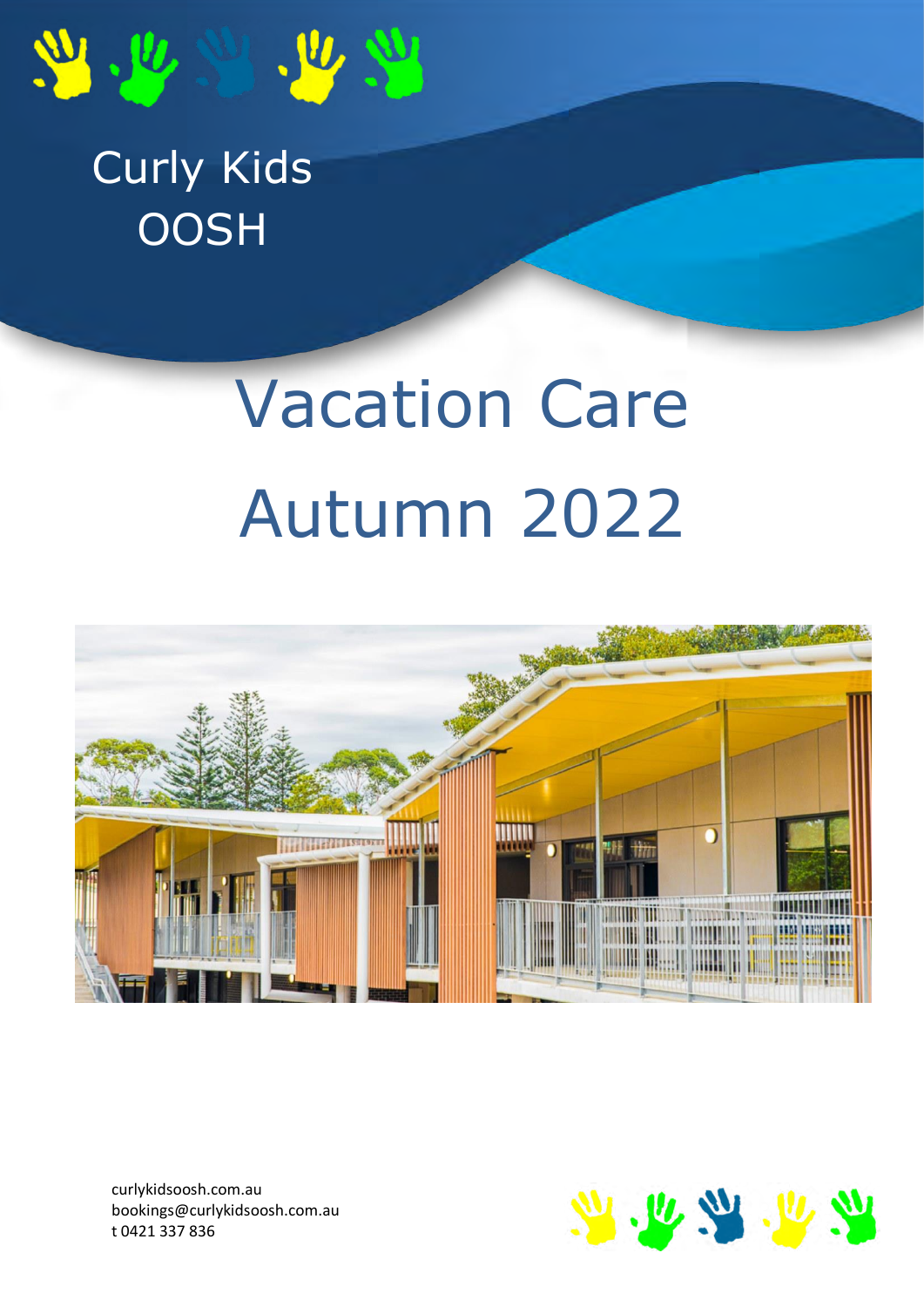

### Curly Kids OOSH Autumn Vacation Care

Vacation Care hours: 7:00am - 6:00pm.

Cost per day: Excursion \$75 and \$70 In centre/incursion

Please pack: Hat, water bottle and lots of food (morning tea, lunch, afternoon tea).

## **April**

| Sunday                | Monday                | Tuesday              | Wednesday            | <b>Thursday</b>      | Friday                | Saturday              |
|-----------------------|-----------------------|----------------------|----------------------|----------------------|-----------------------|-----------------------|
|                       | <b>VACATION CARE</b>  | <b>VACATION CARE</b> | <b>VACATION CARE</b> | <b>VACATION CARE</b> | <b>PUBLIC HOLIDAY</b> | <b>PUBLIC HOLIDAY</b> |
| 10                    |                       |                      | 13                   | 14                   | 15                    | 16                    |
| <b>PUBLIC HOLIDAY</b> | PUBLIC HOLIDAY        | <b>VACATION CARE</b> | <b>VACATION CARE</b> | <b>VACATION CARE</b> | <b>VACATION CARE</b>  |                       |
|                       | 18                    | 19                   | 20                   |                      | 22                    | 23                    |
|                       | <b>PUBLIC HOLIDAY</b> | <b>VACATION CARE</b> | <b>SCHOOL DAY</b>    | <b>SCHOOL DAY</b>    | <b>SCHOOL DAY</b>     | <b>SCHOOL DAY</b>     |
| 24                    | 25                    | 26                   | 27                   | 28                   | 29                    | 30                    |

|         |                  | Monday                                                                                                                                                                      | Tuesday                                                                                                                                                                                                                            | Wednesday                                                                                                                                                  | Thursday                                                                                                                                                                      |
|---------|------------------|-----------------------------------------------------------------------------------------------------------------------------------------------------------------------------|------------------------------------------------------------------------------------------------------------------------------------------------------------------------------------------------------------------------------------|------------------------------------------------------------------------------------------------------------------------------------------------------------|-------------------------------------------------------------------------------------------------------------------------------------------------------------------------------|
|         |                  | 11 <sup>th</sup> April                                                                                                                                                      | 12 <sup>th</sup> April                                                                                                                                                                                                             | 13 <sup>th</sup> April                                                                                                                                     | 14th April                                                                                                                                                                    |
|         |                  | <b>Art Attack</b><br>(In-centre)                                                                                                                                            | <b>Bricks For Kids</b><br>(Incursion)                                                                                                                                                                                              | <b>Easter Fun Day</b><br>(In-centre)                                                                                                                       | <b>Taronga Zoo</b><br>(Excursion)                                                                                                                                             |
| Kindys  |                  | Inspired from the British<br>Show "Art Attack", we will<br>be participating in all things<br>art! What do we have in<br>store? You will have to come<br>in and find out!    | Engineering different kinds<br>of structures with Lego. A<br>variety of structures ranging<br>from toy cars to models of<br>buildings, can be made with<br>these materials and more.<br>We will end the day with<br>toy car races! | Come on down to Curly Kids<br>OOSH and celebrate Easter<br>with all the Rabbits. How<br>many eggs can you find in<br>our easter egg scavenger<br>hunt?     | Come and Walk Amongst<br>Lions, Chimps and Hyenas.<br>80+ Animal Species in Safari-<br>Like Spaces. Explore the<br>Animal Kingdom on Your<br>Doorstep.<br><b>TARONGA</b>      |
|         |                  | Ratio 1:15<br>Wear old clothes<br>Maybe old business shirt<br>as paint smock                                                                                                | Ratio 1:15                                                                                                                                                                                                                         | Ratio 1:15                                                                                                                                                 | Ratio 1:8<br>Arrive by 10.00am to<br>$\bullet$<br>catch bus<br>Comfy walking shoes<br>$\bullet$                                                                               |
|         |                  | Ninja Kids<br>(Excursion)                                                                                                                                                   | <b>Art Attack</b><br>(In-centre)                                                                                                                                                                                                   | <b>Easter Day</b><br>(In-centre)                                                                                                                           | <b>Magic Mania</b><br>(Incursion)                                                                                                                                             |
| Juniors | $1 - 2$<br>Years | Discover your Ninja powers<br>and navigate through the<br>course. Weaving, jumping,<br>crawling, and climbing all<br>while trying to escape the<br>Ninja Warriors.<br>Nіиїа | Inspired from the British<br>Show "Art Attack", we will<br>be participating in all thing's<br>art! What do we have in<br>store? You will have to<br>come in and find out!                                                          | Come on down to Curly Kids<br>OOSH and celebrate Easter<br>with all the Rabbits. How<br>many eggs can you find in<br>our easter egg scavenger<br>hunt?     | Imagine the joy of wonder,<br>enchantment, and the art of<br>conjuring as magic is<br>performed right before your<br>eyes. Come on down &<br>learn some new tricks &<br>tips. |
|         |                  | Ratio 1:10<br>Please complete Waiver<br>No trainers, no play<br>Wear sports gear                                                                                            | Ratio 1:15<br>Wear old clothes or<br>bring an art smock                                                                                                                                                                            | Ratio 1:15                                                                                                                                                 | Ratio 1:15                                                                                                                                                                    |
|         |                  | <b>Movies</b><br>(Excursion)                                                                                                                                                | <b>Ice Skating</b><br>(Excursion)                                                                                                                                                                                                  | <b>Amazing Race</b><br>(In-centre)                                                                                                                         | <b>Inflatable Carnival Day</b><br>(Incursion)                                                                                                                                 |
| Seniors | $3 - 6$<br>Years | Sit back, relax, and enjoy the<br>popcorn while watching the<br>latest movie with all your<br>friends.<br>Shhhhhhhhhhhhh!                                                   | Shoes off, ice skates on.<br>Today we are going on an<br>icy adventure to Ice Zoo.<br>We will have 2 hours on the<br>ice trying to master our<br>winter skills. Come on down<br>for a day of fun!                                  | Curly Kids meet The Amazing<br>Race. We will be exploring<br>our local spaces figuring out<br>different challenges and<br>competing against each<br>other! | Time to test your skills in a<br>variety of inflatable carnival<br>games! Have you got a good<br>aim; can you make the<br>shot? Come try!                                     |
|         |                  | Ratio 1:10<br>We are walking, were<br>comfy shoes                                                                                                                           | Ratio 1:8<br>Wear clothes suitable<br>for indoor ice skating<br>Arrive by 10am to catch<br>bus and return by 2pm                                                                                                                   | Ratio 1:10<br><b>Enclosed shoes</b><br>$\bullet$<br>We will be leaving<br>$\bullet$<br>school grounds and<br>exploring Curly                               | Ratio 1:15                                                                                                                                                                    |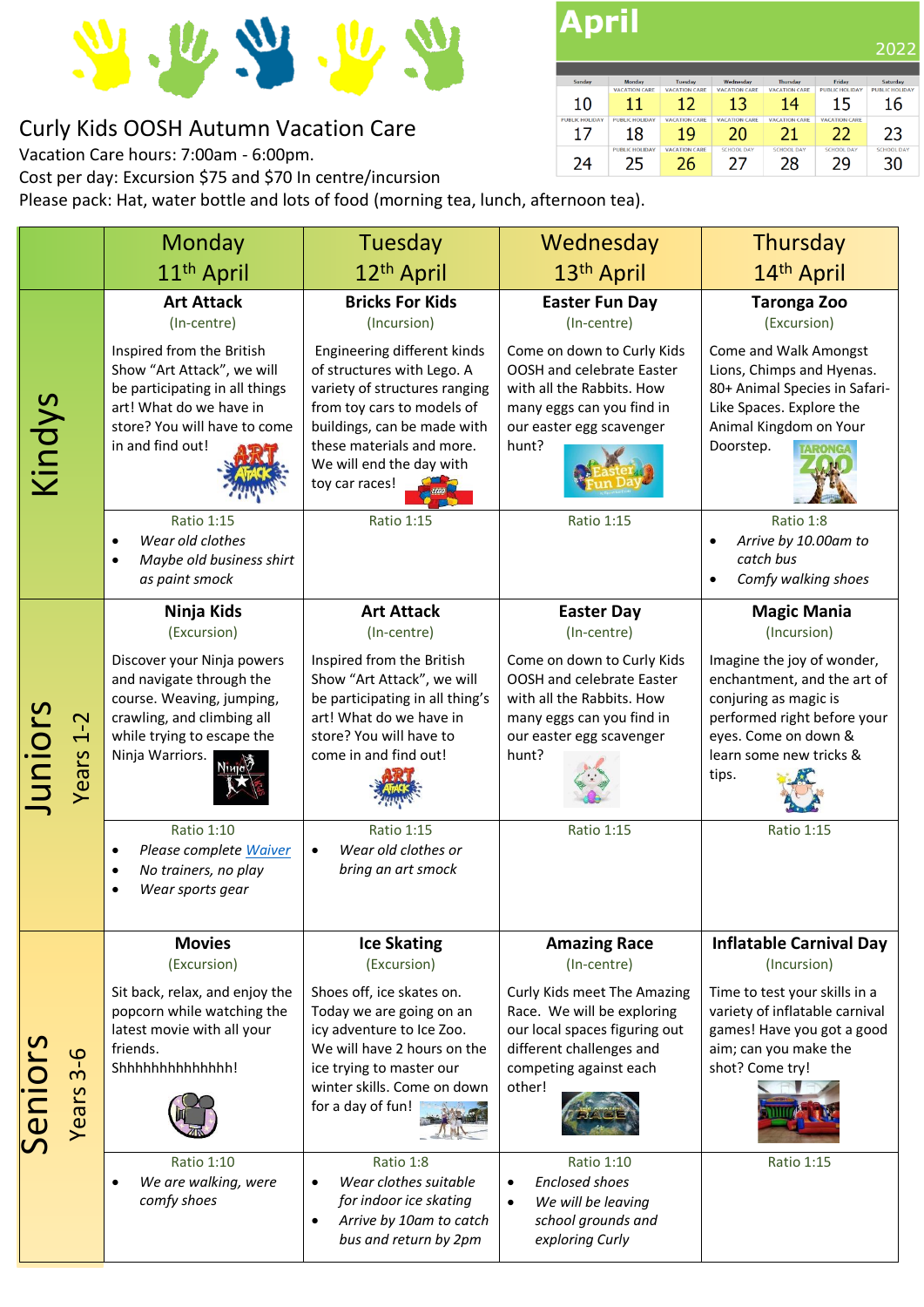

#### Curly Kids OOSH Autumn Vacation Care

Vacation Care hours: 7:00am - 6:00pm.

Cost per day: Excursion \$75 and \$70 In centre/incursion

Please pack: Hat, water bottle and lots of food (morning tea, lunch, afternoon tea).

**April** 

|                |                       |                      |                      |                      |                       | ZUZZ                  |
|----------------|-----------------------|----------------------|----------------------|----------------------|-----------------------|-----------------------|
|                |                       |                      |                      |                      |                       |                       |
| Sunday         | Monday                | Tuesday              | Wednesday            | Thursday             | Friday                | Saturday              |
|                | <b>VACATION CARE</b>  | <b>VACATION CARE</b> | <b>VACATION CARE</b> | <b>VACATION CARE</b> | <b>PUBLIC HOLIDAY</b> | <b>PUBLIC HOLIDAY</b> |
| 10             | 11                    | 12                   | 13                   | 14                   | 15                    | 16                    |
| PUBLIC HOLIDAY | PUBLIC HOLIDAY        | <b>VACATION CARE</b> | <b>VACATION CARE</b> | <b>VACATION CARE</b> | <b>VACATION CARE</b>  |                       |
| 17             | 18                    | 19                   | 20                   | 21                   | 22                    | 23                    |
|                | <b>PUBLIC HOLIDAY</b> | <b>VACATION CARE</b> | <b>SCHOOL DAY</b>    | <b>SCHOOL DAY</b>    | <b>SCHOOL DAY</b>     | <b>SCHOOL DAY</b>     |
| 24             | 25                    | 26                   | 27                   | 28                   | 29                    | 30                    |
|                |                       |                      |                      |                      |                       |                       |

 $022$ 

|         |                | Tuesday                                                                                                                                                                         | Wednesday                                                                                                                                                       | Thursday                                                                                                                                                       | Friday                                                                                                                    |
|---------|----------------|---------------------------------------------------------------------------------------------------------------------------------------------------------------------------------|-----------------------------------------------------------------------------------------------------------------------------------------------------------------|----------------------------------------------------------------------------------------------------------------------------------------------------------------|---------------------------------------------------------------------------------------------------------------------------|
|         |                | 19th April                                                                                                                                                                      | 20 <sup>th</sup> April                                                                                                                                          | 21 <sup>st</sup> April                                                                                                                                         | 22nd April                                                                                                                |
|         |                | PJ Day<br>(In-centre)                                                                                                                                                           | <b>Out of Space - Aliens</b><br>(In-centre)                                                                                                                     | <b>Lollipop Playground</b><br>(Excursion)                                                                                                                      | <b>Movies</b><br>(Excursion)                                                                                              |
| Kindys  |                | Jump into your pyjamas,<br>build forts, or just sit back,<br>and watch movies with<br>popcorn and treats.                                                                       | Get your space suit on,<br>were heading to outer<br>space chasing aliens,<br>defying gravity and explore<br>the moon, today is a day<br>you don't want to miss. | Find your inner child, slip,<br>slide, jump, and climb. Try<br>and catch your friend all at<br>the same time while in<br>Australia's favourite Play<br>Centre. | Sit back, relax, and enjoy<br>the popcorn while watching<br>the latest movie with all<br>your friends.<br>Shhhhhhhhhhhhh  |
|         |                |                                                                                                                                                                                 |                                                                                                                                                                 |                                                                                                                                                                |                                                                                                                           |
|         |                | Ratio 1:15<br>Wear your PJ's                                                                                                                                                    | Ratio 1:15                                                                                                                                                      | Ratio 1:10<br>Please wear socks/grip<br>$\bullet$<br>socks<br>Arrive by 9.30am to<br>$\bullet$<br>catch bus                                                    | Ratio 1:10<br>Jumper - can be cool in<br>$\bullet$<br>cinema<br>Arrive by 9.00am to<br>$\bullet$<br>catch bus             |
|         |                | Wonderland<br>(In-centre)                                                                                                                                                       | <b>Ultimate Family Centre</b><br>(Excursion)                                                                                                                    | <b>Inflatables</b><br>(In-centre)                                                                                                                              | <b>Movies</b><br>(Excursion)                                                                                              |
| Juniors | $1-2$<br>Years | Embark on an imaginative<br>adventure with all your<br>friends and discover a<br>magical world of fun and<br>fantasy. Look where you are<br>walking, be careful not to<br>fall. | Come with us to visit the<br>largest indoor play Centre in<br>AUSTRALIA! Foam pits,<br>trampolines, dodgem cars,<br>jumping castles and<br>climbing structures! | Jump, bounce, play! Come<br>have lots of bouncy fun with<br>us at Curly Kids OOSH.                                                                             | Sit back, relax, and enjoy<br>the popcorn while watching<br>the latest movie with all<br>your friends.<br>shhhhhhhhhhhhh! |
|         |                | <b>Ratio 1:15</b>                                                                                                                                                               | Ratio 1:10<br>Please complete Waiver<br>Arrive by 10am to catch<br>bus<br>Please wear socks                                                                     | Ratio 1:15<br>Please wear socks<br>$\bullet$                                                                                                                   | Ratio 1:10<br>Maybe something<br>$\bullet$<br>warm to wear can be<br>cool in cinema<br>Arrive by 9am to catch<br>bus      |
|         |                | OOSH vs OOSH<br>(In-centre)                                                                                                                                                     | <b>Bowling &amp; Arcades</b><br>(Excursion)                                                                                                                     | <b>Escape Room</b><br>(In-centre)                                                                                                                              | <b>Bubble Soccer</b><br>(Incursion)                                                                                       |
| Seniors | $3-6$          | Test your skills against the<br>best of the best. Time to<br>finally find out and see who<br>the Champions of OOSH are.<br>Curly Kids OOSH lets do this!                        | Today we are heading to<br>Strike bowling and arcades.<br>Who will be better at<br>bowling or arcading? Prizes<br>for the child who hits the<br>highest score!  | Channel your inner Houdini<br>with our Escape Room<br>Challenges. Great bonding<br>and teamwork experiences<br>for all children.<br><b>ESCAPE</b>              | Pick your teams, tighten<br>your boots and let's have<br>some fun playing against<br>our friends.<br>GOOOOAAALLLLLL!!     |
|         | Years          | CHAMPIONS<br>Ratio 1:15<br>Wear sports gear                                                                                                                                     | Ratio 1:10<br>Please wear socks<br>Arrive by 10am to catch<br>bus                                                                                               | Ratio 1:15<br>Sensible shoes please                                                                                                                            | Ratio 1:15<br>Enclosed shoes only<br>$\bullet$                                                                            |
|         |                |                                                                                                                                                                                 |                                                                                                                                                                 |                                                                                                                                                                |                                                                                                                           |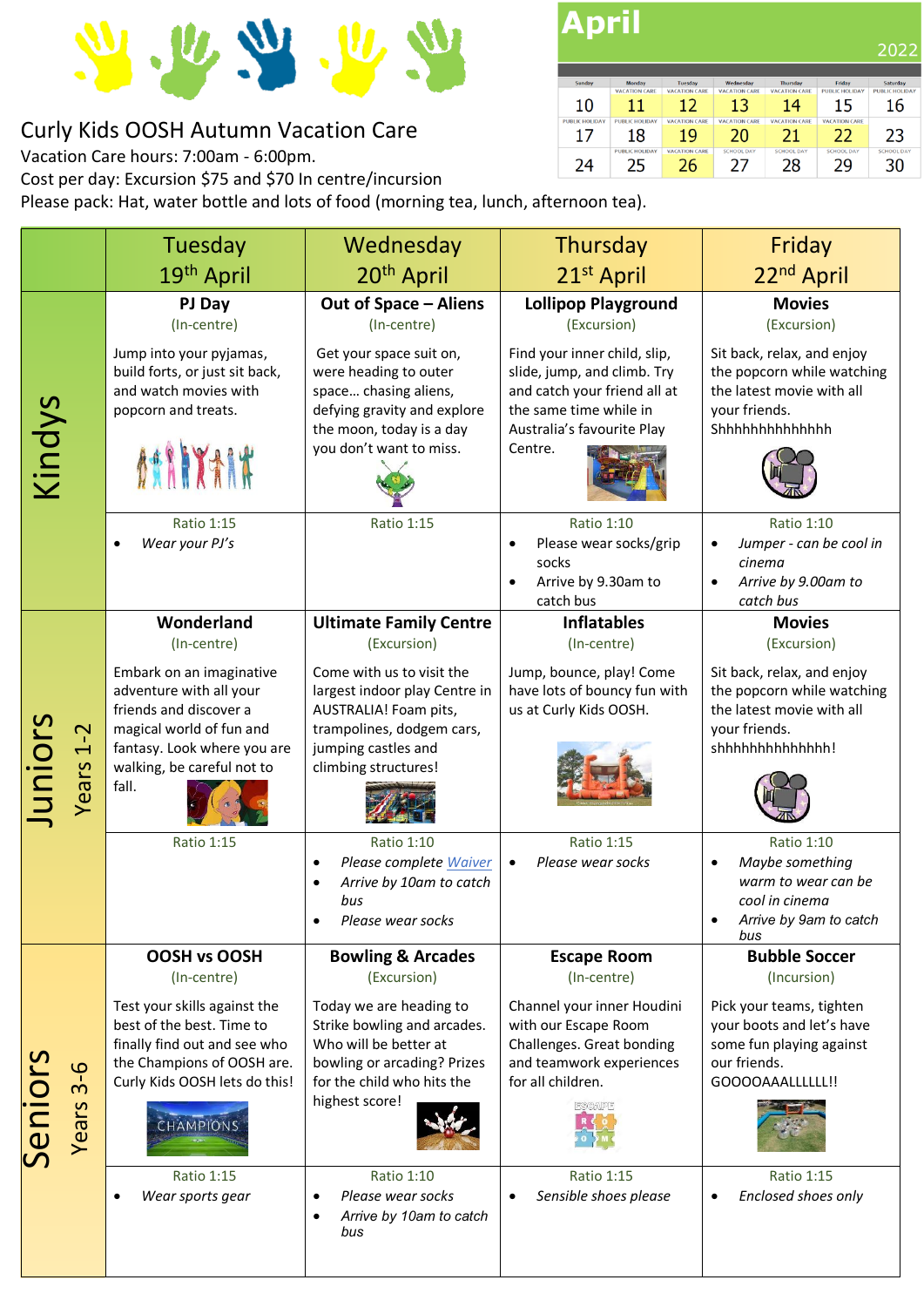

### Curly Kids OOSH Autumn Vacation Care

Vacation Care hours: 7:00am - 6:00pm.

Cost per day: Excursion \$75 and \$70 In centre/incursion

Please pack: Hat, water bottle and lots of food (morning tea, lunch, afternoon tea).

|         |                                                    | Tuesday<br>26 <sup>th</sup> April                                                                                                                                                                                                                                   |  |  |  |
|---------|----------------------------------------------------|---------------------------------------------------------------------------------------------------------------------------------------------------------------------------------------------------------------------------------------------------------------------|--|--|--|
| Kindys  |                                                    | <b>Inflatable World</b><br>Excursion<br>Home to the biggest inflatable playgrounds in Australia. Today we are taking the children to inflatable world. Jumping,<br>climbing, sliding! Does that sound like fun? Sure, does to me! Come experience it with us today! |  |  |  |
|         |                                                    |                                                                                                                                                                                                                                                                     |  |  |  |
| Juniors | $\mathsf{\sim}$<br>Years                           |                                                                                                                                                                                                                                                                     |  |  |  |
| Seniors | $\frac{6}{1}$<br>$\overline{m}$<br>SJe<br>$\omega$ | Ratio 1:10<br>No socks, no play<br>Arrive by 9.00am to catch bus                                                                                                                                                                                                    |  |  |  |

**April** 

10 **LIC HO** 

17

24

11

18

25

Tuesday<br>Change Can

 $12$ 

19

26

Wednesday<br>ACATION CA

13

 $20\,$ 

27

Thursday<br>CATION CA

14

21

28

**TION CAR** 

 $Friday$ 

15

22

29

2022

Saturday<br>-----------

16

23  $30<sup>2</sup>$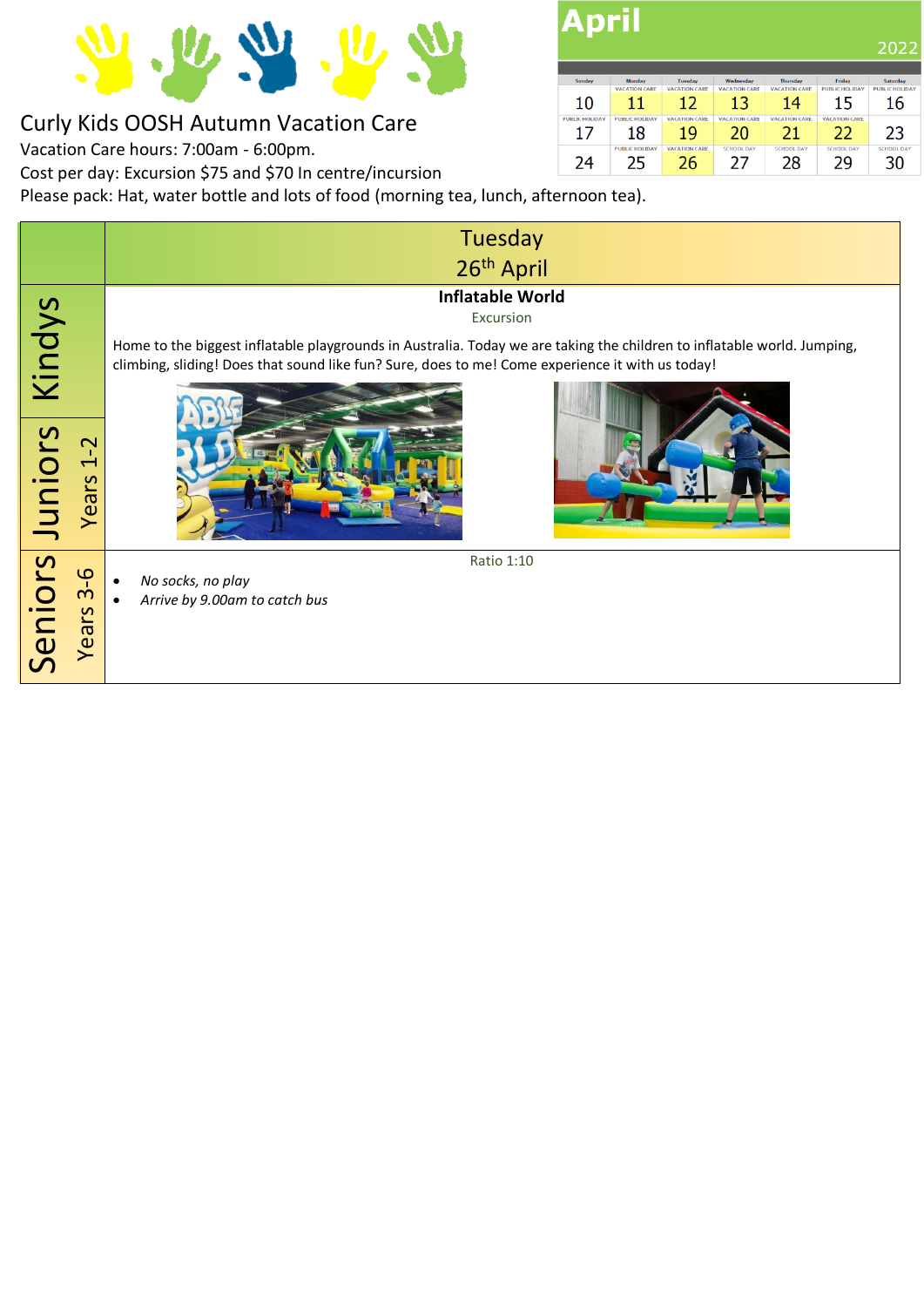# Information

#### **Standard of Care**

Curly Kids OOSH Vacation Care operates in accordance with the requirements set forth by the Australian Children's Education & Care Quality Authority (ACECQA) including the National Quality Framework (NQF) and the framework for school age care in Australia, My Time Our Place (MTOP).

### General Information

The vacation programme is split into a Kindy, Junior (1-2) programme, a Senior (3-6) programme. These are the school years the child will be in 2022. Each programme will have a capacity of 40 children. The incursions and excursions have been planned to be age appropriate for each program. We do understand that you may want an older sibling to attend a junior program with your child, this may not be possible due to COVID stage separation requirements.

Vacation Care is for children up to 12 years old attending Curl Curl North public primary school only.

Children must have completed their first term of school to attend Vacation Care unless they are attending our January program just prior to their first term in Kindy.

Staff are employed from 7:00am to 6:00pm and children are to be signed in and out by a parent/guardian between these times.

Children will only be allowed to leave the Centre accompanied by an adult nominated in your KidsXap/Xap registration. Notice in writing is required if the child is to be collected by anyone not nominated in your KidsXap/Xap registration.



Prescription medication can only be administered by staff with written permission from parents/guardians and be in the original packaging. Nonprescription medication is not permitted at Vacation Care. See centre staff for further details.

PG rated movies may be shown at the centre, please see staff if you have any concerns about this.

Every effort is made to provide the activities exactly as advertised in this brochure, however sometimes, due to circumstances out of our control, this is not possible. If an activity is cancelled, we will try to provide another activity and inform families as early as possible, usually on the morning of the scheduled activity via signage at the centre.

Centre rules are established for the safety and well-being of all children. Consistent disregard of rules may result in exclusion from the program following consultation with staff and Parents/Guardians.

#### **What to Bring**

Children need to bring a hat, lunch, snacks and a refillable drink bottle. We suggest you pack a frozen ice brick with your child's lunch to help prevent the growth of bacteria and keep it cool until lunch time. Cooking activities may be part of the day's programme, but they are not meal substitutes.

Children should not bring any toys (including mobile phones and MP3 players) or expensive jewellery to Vacation Care as they may be lost.

Curly Kids OOSH will not be responsible for lost valuable items.

#### **What to Wear**

Please clearly label all items!

Parents – please apply sunscreen to your child every day before dropping them to Vacation Care. Sunscreen will be available at the centre for children to reapply throughout the day.

Clothing should be practical and sun smart. Singlet tops are not appropriate as exposed shoulders are prone to sunburn.

Please note that centres often do messy activities so be prepared for dirty clothes at the end of the day!! The Centre does not provide protective shirts for arts and crafts.

#### Food

Help us be allergy friendly! Many children have allergies to various foods.

Nut allergies are especially common.

Please help us by not providing any nuts or nut products (including peanut butter and hazelnut spread) in your children's lunches and snacks.

#### **Hours of Operation**

The program runs from 7.00am to 6.00pm each day.

#### In Centre Days

Activities vary throughout the day and allow for sessions of high and low activities.

Incursions scheduled for certain days will usually run for a one-to-two-hour period. The remainder of the day will include activities organised by the Centre staff. Each day will have a theme that will be incorporated into some of the activities during the programme for the day.